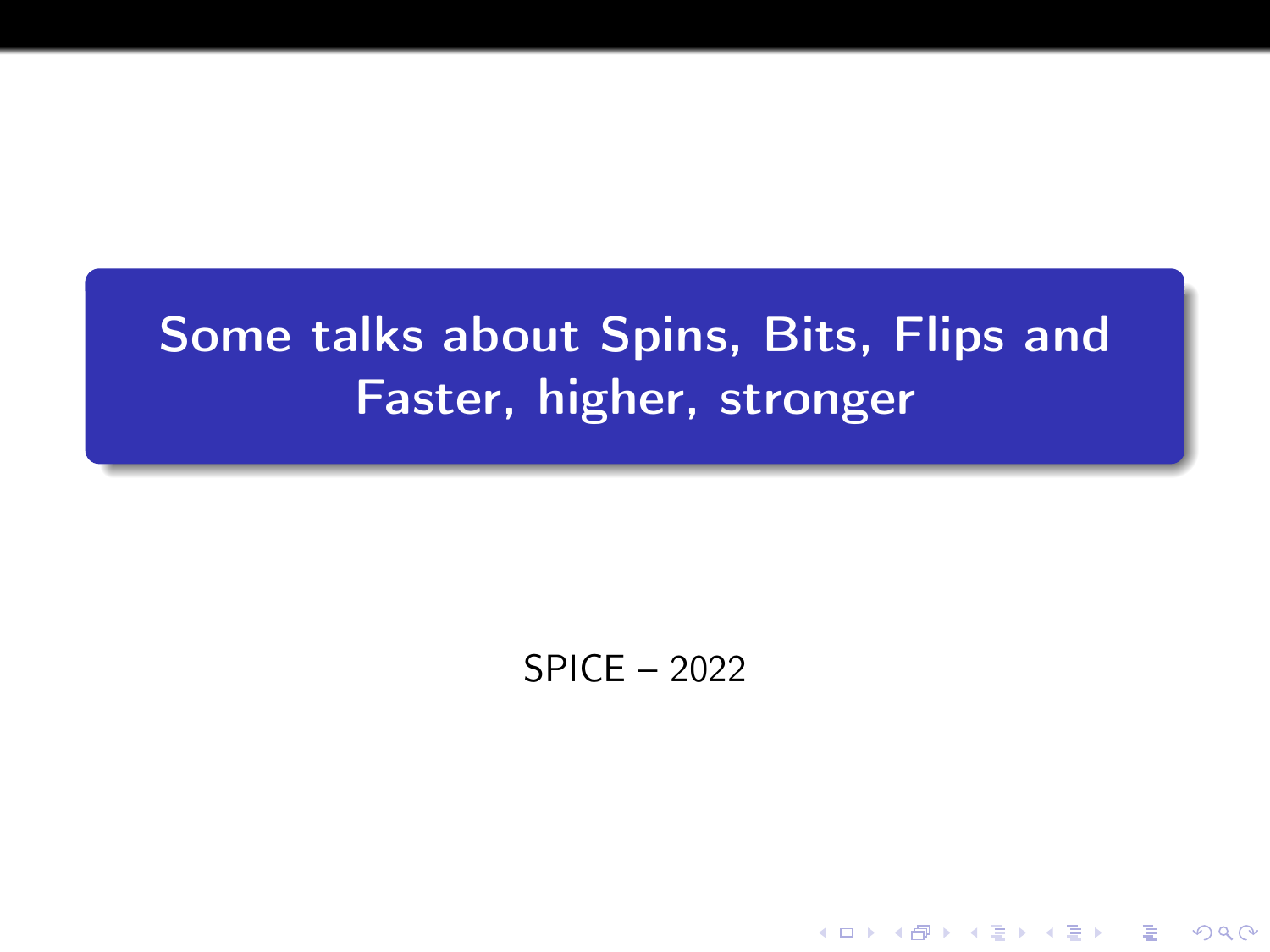## Spins, Bits, and Flips: Essentials for High-Density Magnetic Random-Access Memory Tiffany Santos Western Digital Corporation, USA

The magnetic tunnel junction (MTJ), a device comprised of two ferromagnetic electrodes with a thin (about 1 nm) insulating tunnel barrier in between, was first proposed in a Ph.D. thesis by Michel Jullière in 1975 [1], and reached widespread commercialization nearly 30 years later as the read sensor in hard disk drives. MTJs became essential for data storage in consumer laptop and desktop computers, early-generation iPods, and now in data centers that store the information in "the Cloud." The application of MTJs has expanded even further, becoming the storage element in non-volatile memory, first in toggle magnetic random-access memory (MRAM) used in automotive applications and outer space, and now in the production of spin-transfer torque MRAM as a replacement for embedded Flash memory. As computing capabilities advance and drive demand for high performance memory, innovation in MTJ continues in order to deliver faster, high-density MRAM that can support last-level cache, in-memory computing, and artificial intelligence.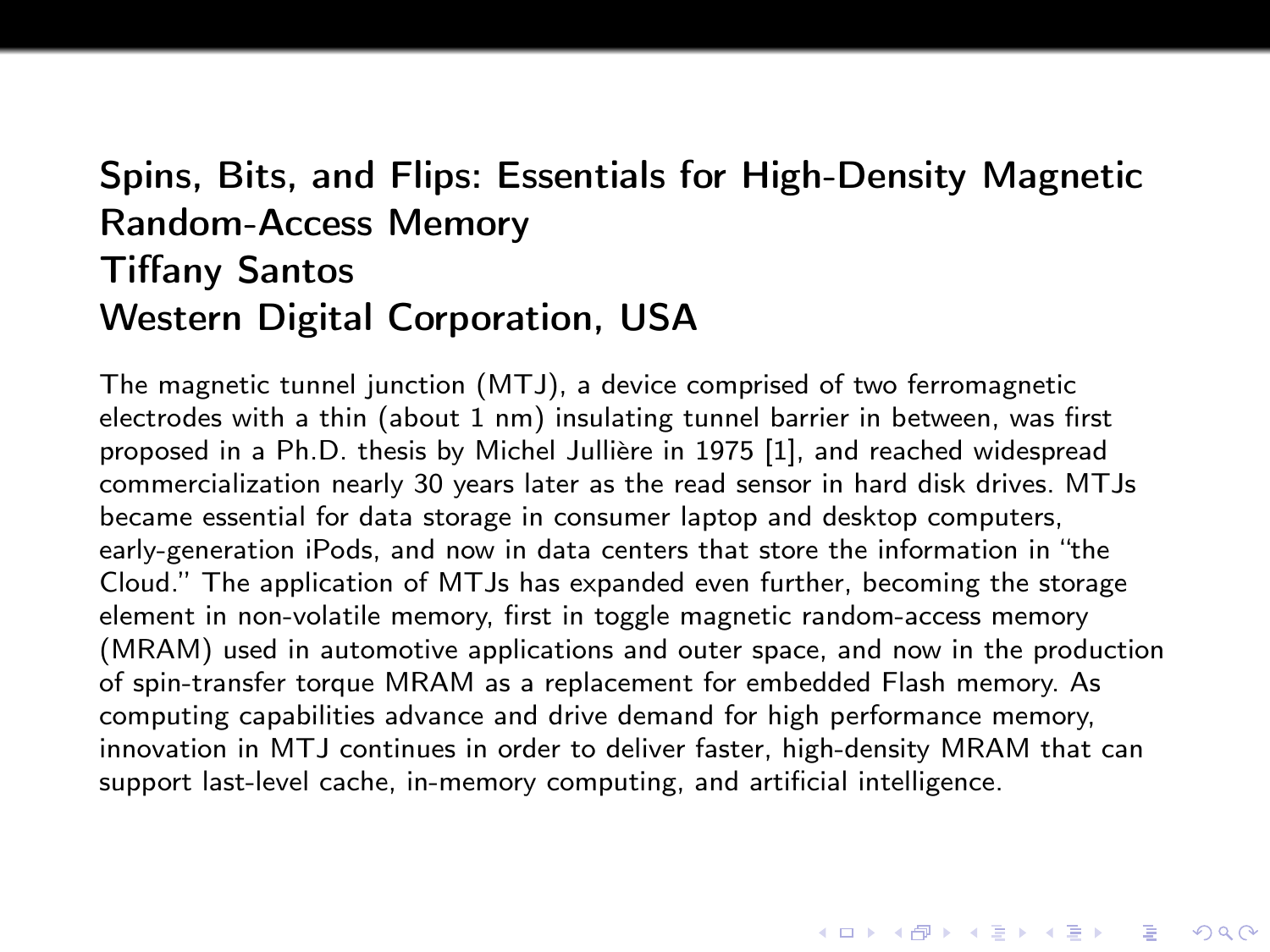In this talk, I will describe the seminal discoveries [2] that enabled MTJs for pervasive use in hard disk drives, MRAM, and magnetic sensors, such as the discovery of tunnel magnetoresistance (TMR) at room temperature, the invention of spin transfer torque as the means to flip magnetization without a magnetic field, and the prediction and realization of high TMR using MgO tunnel barriers. As the demand for faster and higher density memory persists, still more breakthroughs are needed for MTJs contained in device pillars (or bits) just tens of nanometers in diameter. These advances require tuning of the materials properties at the atomic scale as well as across arrays of millions of bits in a memory chip. I will describe the magnetic properties of MTJs that are essential for high performance MRAM, including perpendicular magnetic anisotropy, damping parameter, exchange constant, thermal stability factor, and TMR, and how to engineer these properties to deliver high spin-transfer torque efficiency and high data retention in spin-transfer torque MRAM devices [3],[4].

**KORKA SERKER ORA**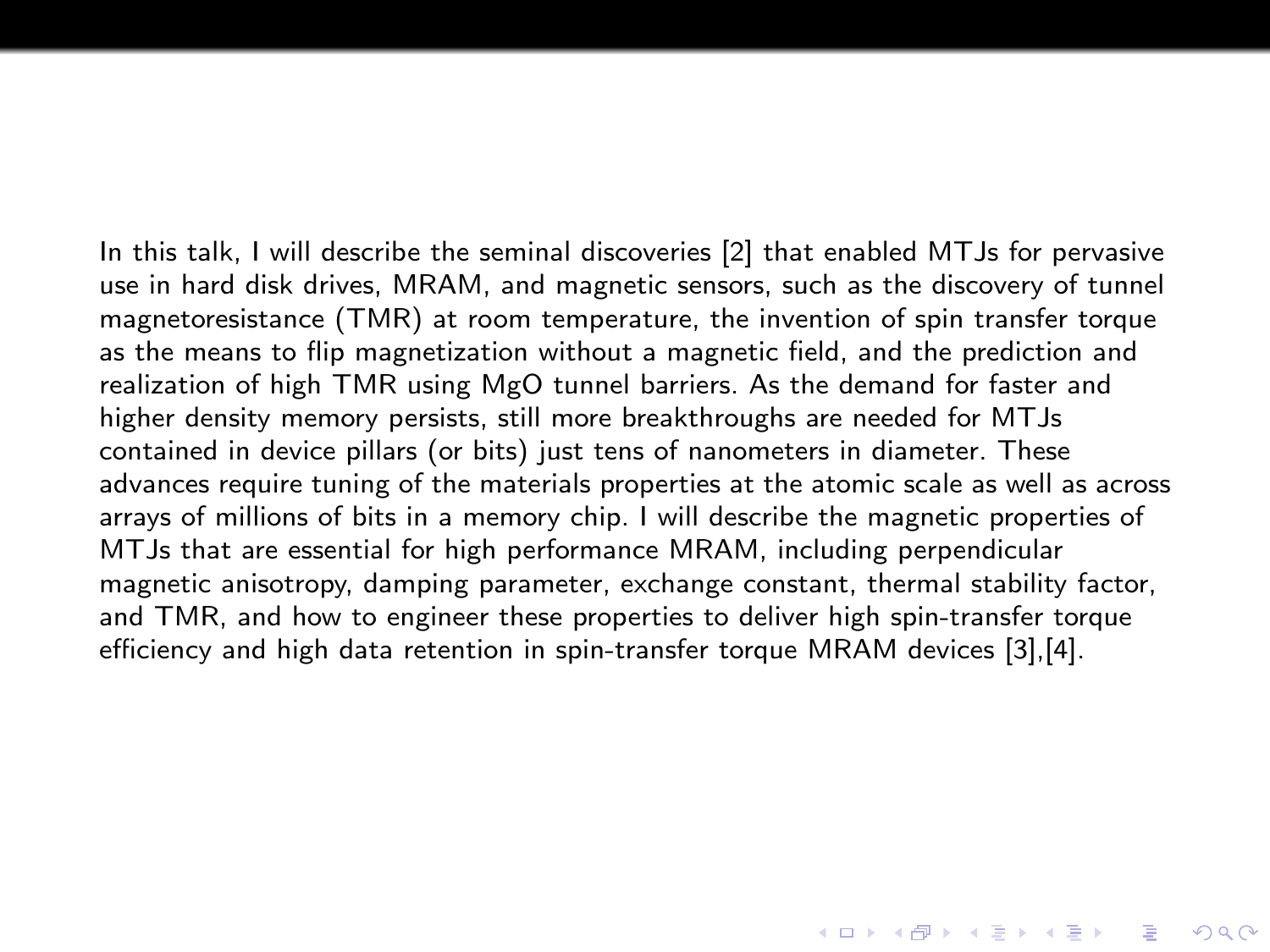- **1 M. Jullière, Ph.D. thesis, Rennes University, No. B368/217,** Rennes, France, 1975; M. Jullière, "Tunneling between ferromagnetic films," Phys. Lett. A, vol. 54, pp. 225-226, September 1975.
- <sup>2</sup> J. S. Moodera, G.-X. Miao, and T. S. Santos, "Frontiers in spin-polarized tunneling," Physics Today, vol. 63, pp. 46-51, April 2010.
- **3** T. S. Santos, G. Mihajlović, N. Smith, J.-L. Li, M. Carey, J. A. Katine, and B. D. Terris, "Ultrathin perpendicular free layers for lowering the switching current in STT-MRAM," J. Appl. Phys. vol. 128, 113904, September 2020 [doi:10.1063/5.0022576.](https://doi.org/10.1063/5.0022576)
- **4** G. Mihajlović, N. Smith, T. Santos, J. Li, B. D. Terris, and J. A. Katine, "Thermal stability for domain wall mediated magnetization reversal in perpendicular STT MRAM cells with W insertion layers," Appl. Phys. Lett., vol. 117, 242404, December 2020. [doi:10.1063/5.0023852](https://doi.org/10.1063/5.0023852)**K ロ ▶ K @ ▶ K 할 ▶ K 할 ▶ 이 할 → 이익단**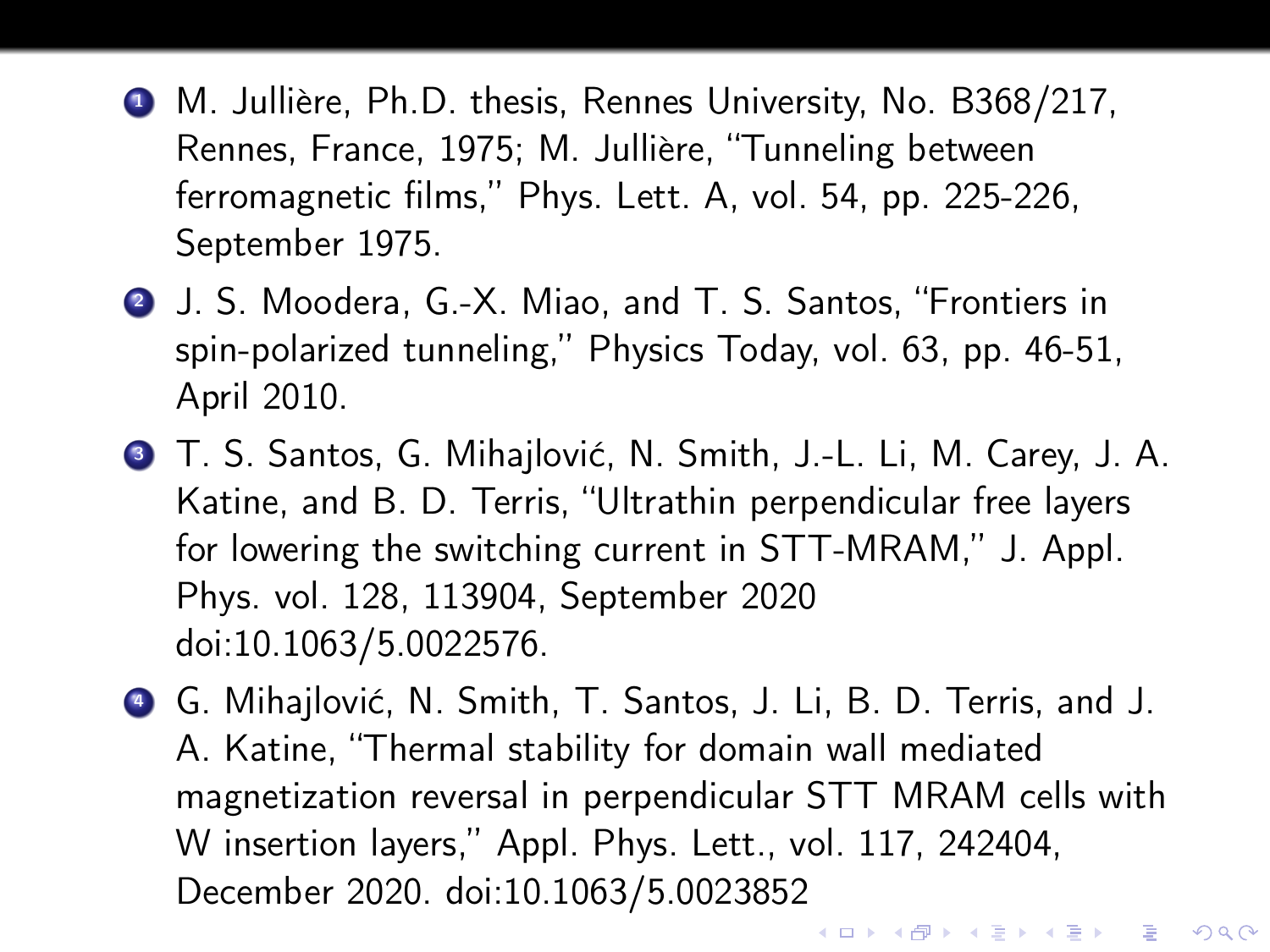## Three dimensional spintronics: "Faster, higher, stronger" Amalio Fernández-Pacheco, CSIC-University of Zaragoza

The expansion of spintronics to three dimensions provides exciting opportunities to explore new physical phenomena, opening great prospects to create 3D magnetic devices for future technologies [1]. To get full access to the rich phenomenology predicted to emerge when moving to 3D, we have developed a new framework for the "3D nano-printing" of materials using focused electron beam induced deposition [2], which enables the fabrication of complex-shaped 3D magnetic structures with sub-100nm resolution. Making use of this tool, in combination with advanced magneto-optical and X-ray magnetic microscopy methods, we are studying the controlled motion of domain walls along the whole space in 3D magnetic interconnectors, either via external fields [3] or geometrical effects [4]. We are also studying the magnetoelectrical signals generated in these devices, where the non-collinear configuration of magnetic states and electrical currents results in deviations from standard angular dependences normally obtained in planar devices [5]. I will also present our recent work on chiral effects in 3D helical geometries formed by interlaced nanowires, where exchange and dipolar interactions are balanced to result in a very rich phenomenology. The freedom provided to control magnetic effects in this type of geometries has been exploited to form chiral interfaces between domain walls of opposite chirality, allowing us to imprint topological spin defects at localized regions [6]. Furthermore, helical structures may also form strongly coupled domain wall pairs, which result in complex stray magnetic field configurations with topological features [7].